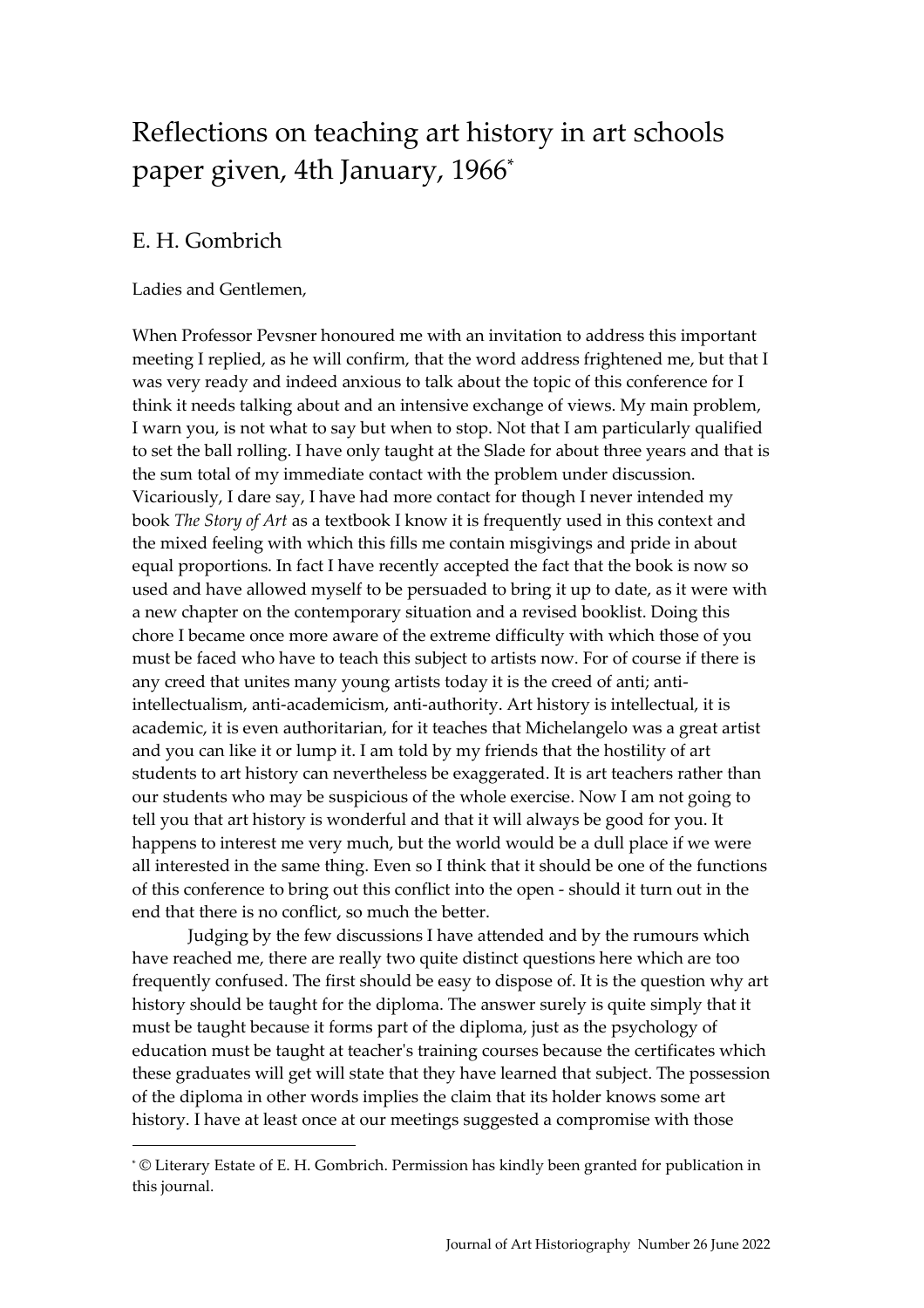who want us to be flexible about this claim. I suggested that a pass in art history might be waived for those candidates who are willing to sign a binding undertaking that they will never henceforward hold forth about the history of art and make no statements which imply a knowledge of this intricate subject. Any breach of that covenant would make the person liable to forcible feeding with art historical dates and facts.

Speaking more seriously, it really seems to me a waste of time to argue at length whether or not you can be a great artist without knowledge of art history. No person in his senses can ever have doubted this, but it really is not the question at issue. You can certainly be a great artist without holding any diploma. As an art historian I know several such examples.

But underlying these protestations I think I can discern another proposition which is a little more serious and certainly much more widespread. It is the suspicion that art and history may be mutually exclusive. That those who make and those who comment have nothing to say to each other and that indeed it may be bad for an artist to become too much involved in intellectual talk which may deprive him of his spontaneity and corrode his instinct for forms and colours. It is a belief that is closely connected with a certain doctrine about the nature of art, a doctrine which I think is demonstrably false but none the less worth taking seriously as a force in contemporary life.

I personally encountered the doctrine when I taught at the Slade and had to call a student to my room who had done quite disastrously badly in his slide test. I asked him what was the matter with him, and he said quite proudly "I am not a verbal type, sir". This cannot have been his own discovery. I conclude that he was rather bad at school and that some kindly art teacher consoled him or his parents with this catchphrase that though the boy might be bad at reading and writing he was just not a verbal type and should do art instead. In this particular case I tried to test the claim. I asked the student to draw a typical Egyptian figure, for we had looked at Egyptian art almost throughout the term. He was not an image type either.

Nevertheless I do not want to deny the possibility that there are people who are in some such sense 'not verbal types'. The human brain is an incredibly complex instrument and the varieties of its functions and malfunctions are legion. Cases have been reported of people who could do lightening calculations of the most startling kind, working out the correct week day of any date centuries ago within a matter of seconds, but who were otherwise imbecile. There were, I believe, even chess champions who were otherwise subnormal. There is no reason to believe that such freaks may also happen in the field of art. My mother who is a piano teacher was once taken in by an infant prodigy who had the most incredible grasp of harmonic relationships. He would beam over his whole face when an unexpected modulation pleased him, but he was unfortunately quite incapable of playing a piece of music through, because he could not concentrate for so long. He would stop at any odd moment in a Beethoven sonata to say "last night my granny asked me to buy some vinegar for her".

I do not doubt, in other words, that gifts are unevenly distributed and that gifts that would make an artist may be found among students incapable of intellectual performance. No doubt there are also students of art history who can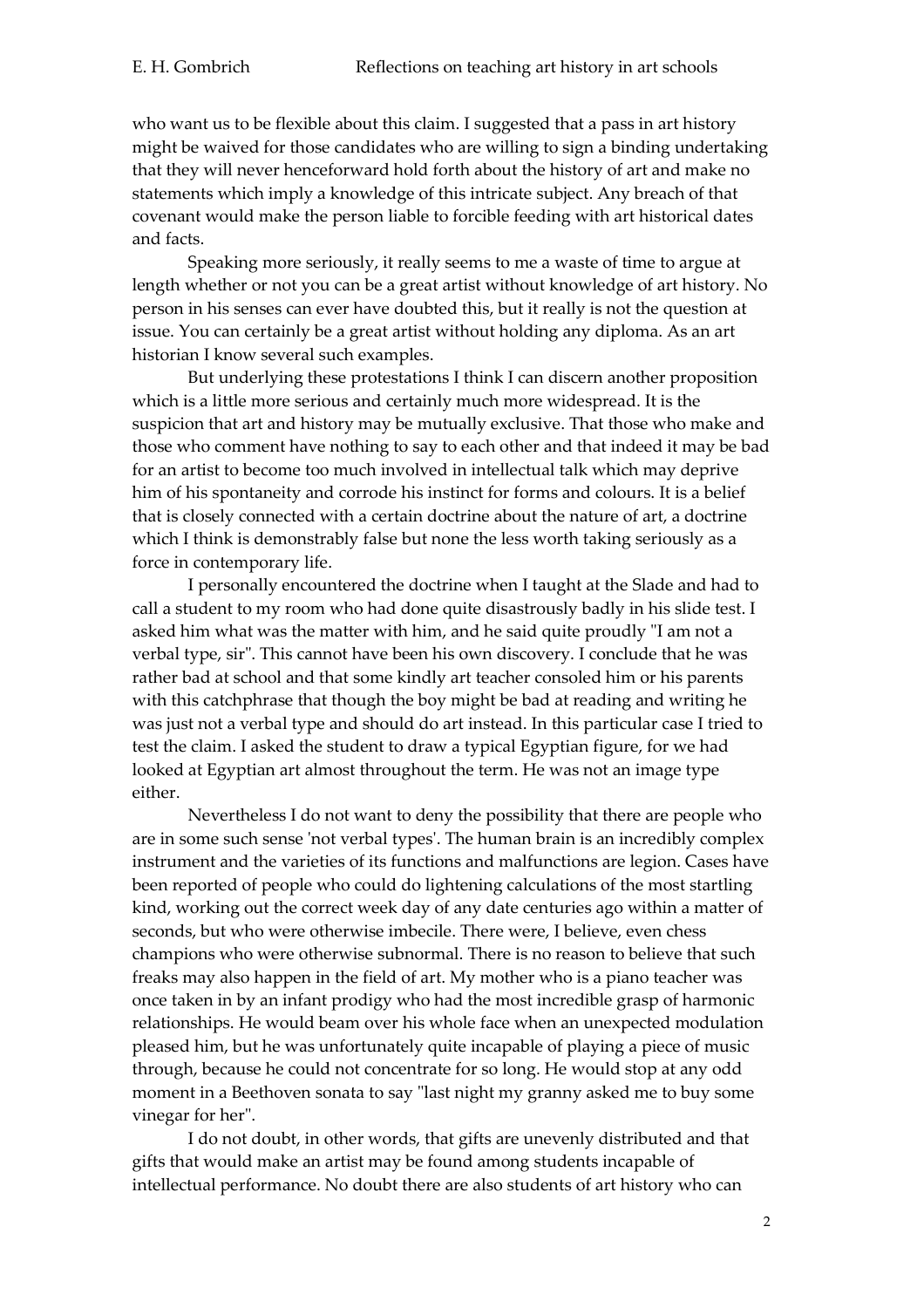easily memorise all the dates and names and are incapable of looking. But these are at the most psychological problems, not philosophical ones. The idea, of course, that the artistic gift as such is incompatible with intellectual discipline is a philosophical doctrine. As a passionate historian I am very interested in the antecedents of this curious creed. I wish somebody would write its history. I believe it is rooted in that old but specious analogy between the ages of men and the ages of mankind. Just as the child lives in his imagination and in his dreams which it acts out in play and fantasy so mankind, we are told since the 18th century went through a phase where imagination was strong. This childhood of mankind was the golden age of art, when language was still the same as poetry and every tool was a work of art. And just as adolescence dispels the dream of the child and leads to a loss of creativity that goes with the painful problems of growing up, so it was believed by Vico and Herder that the march of progress was spoiling and corrupting the springs of creativity in mankind. This, of course, is a thoroughly reactionary creed, reactionary in the strict sense of the term; it gained ground in the eighteenth century as a reaction to the Age of Reason and blossomed forth in Romanticism as a reaction to the claims of the French Revolution. The prose of life, industry and commerce had destroyed the tender plant of tradition and only a return to the Age of Faith could rescue poetry and art from inanition and death.

Of course a creed might be reactionary and yet true. There are problems which the artist has to face in our civilization which he did not have to face in the closed societies of the more distant past. But the idea that he can retreat from rational thought into the shelter of unspoilt spontaneity merely by ignoring the world he lives in is surely utopian. Moreover if we are to have dubious analogies between the life of the individual and that of kind let us at least have them straight. We cannot remain as little children, we cannot escape the crisis of adolescence, we cannot opt out of the open society in which decisions depend on us.

If artists are to survive in our society they must come to terms with its intellectual demands not only by parroting its catchphrases, but by understanding and criticizing them precisely as fully grown up people should come to terms with life. The nostalgic aesthetics of primitivism is a poor and feeble creed, however much it may disguise itself as revolutionary and aggressive. The dumb animal idea of the artist is plain silly. Some artists were tremendously articulate, and I am not only thinking of Leonardo, the great scientist, of Michelangelo, the great poet, or of Rubens, the scholar and diplomat, but also of Delacroix, the diarist, of van Gogh, the incomparable letter writer, even of Cezanne whose correspondence with his school friend Zola shows a most educated and a most articulate writer. None of these masters came to grief through contact with books, with knowledge, with reason. There is no evidence I know of, that anybody ever did. Not in our world at least. For art in our world has become, for good or ill a reflective pursuit. Every picture painted, every sculpture made relates to the past and aims at the future. No artist today wants to do what has been done before. You may regret the cult of originality, but whether you do or not, you cannot combine it with a rejection of art history. It is only meaningful within history. And so, of course, is that overworked concept of the protest, of the revolution, of the manifesto. Art today is a cumulative, a continuous activity and does not allow the artist to opt out of the history of art. I would go further, I would say that even those who want to fight this tendency of our time to

3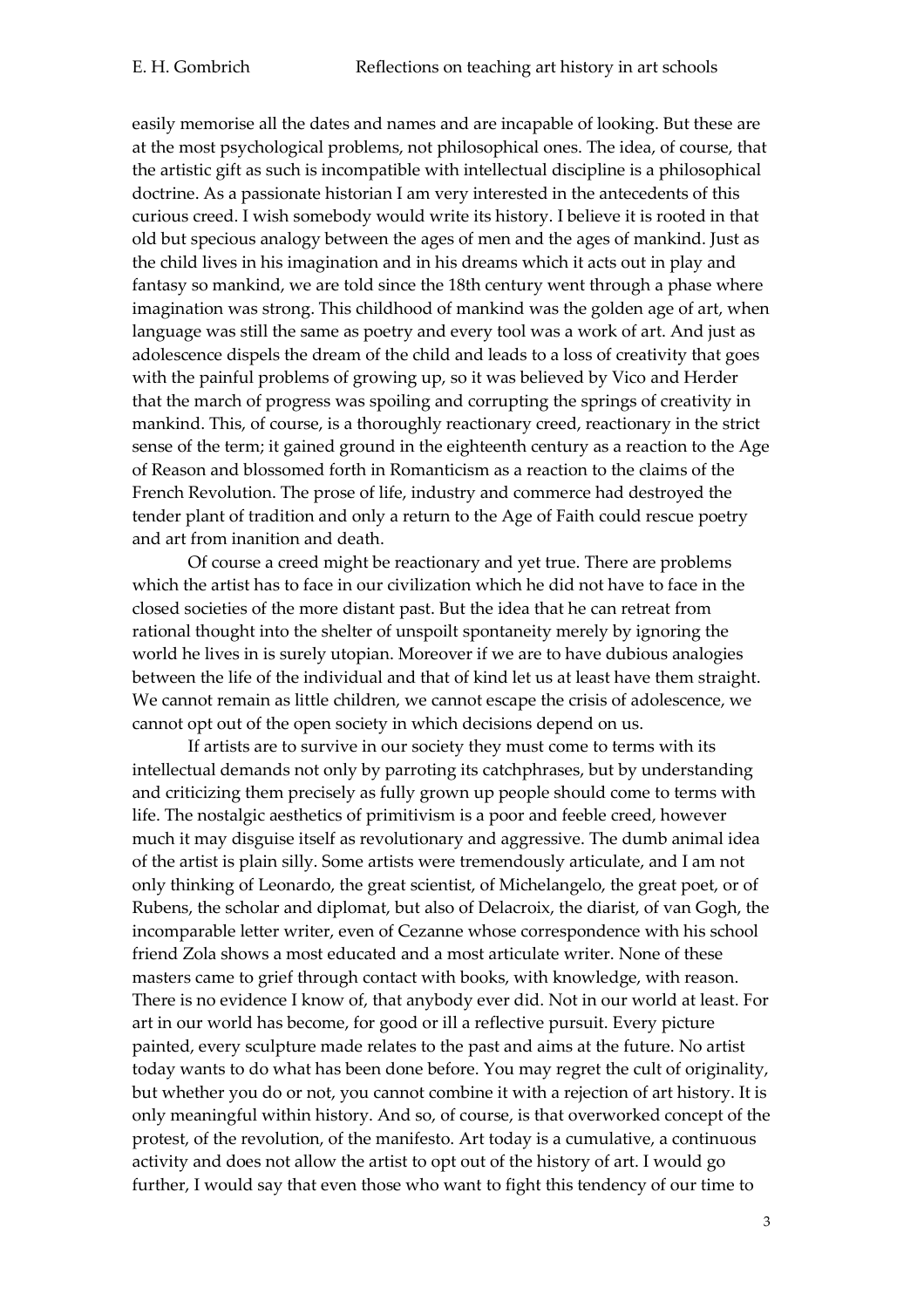turn everything into history - and I sympathize with such a desire - first have to know what they are facing and what they are fighting against.

I do not therefore think that we need have a bad conscience if we try to teach art students art history. Of course, it depends what history. Art history largely grew up as an adjunct to collecting. Its primary function is and has been the identification of styles for the purpose of dating and attributing works of art, for dividing the genuine from the spurious and the authentic from the imitation. It is obvious how much we all owe to this preliminary work of sorting and sifting that has gone on for a century and more. It is reassuring to have the correct labels on the frames of paintings in the National Gallery and that impeccable scholarship that marks the catalogues of all our great museums. It would be a good thing to instil artists with a reasonable respect for the achievement that is presented by these catalogues, all the detective work of authentication that has gone into them, for some of it is of real elegance and even beauty. But it is quite clear that we cannot want to turn out students into connoisseurs of this kind. First of all this usually demands specialisation of the strictest observance. You must have seen countless Italian drawings of the sixteenth century to be able to pick out the authentic Peruzzi drawing with the assurance a Philip Pouncey has acquired. A Courtauld student can at least be set on this road which in a lifetime of gifted application may lead him to some such goal. Art students cannot become art historians in this technical sense of the term. It is a full time job, if ever there was one. But though all art history rests on connoisseurship and profits by its results, there are other aims for the art historian than that of becoming a first class connoisseur. He may want to ask different questions. I am myself such an art historian. I have never made an attribution, though I suppose I have doubted a good many which others have made. This type of art history which is relatively independent of Museums and Collecting was long cultivated on the continent before it reached the more practically minded Anglo-Saxon countries. In this tradition the history of art is treated as a guide to the past. For Winckelmann art was the key to Greek civilization and Greek civilization the key to Greek art. The nineteenth century extended this approach, as you know, the Gothic cathedral was the perfect embodiment and expression of the Age of Faith, the Renaissance in art illustrated and illuminated that discovery of man of which Burckhardt wrote. The changes of styles, in other words, were seen as reflections of the changes of man in history. German writers indeed came to speak of Gothic man or baroque man as if they were talking of different species.

It is clear that this approach has great attractions for the teacher and populariser. He can conjure up the spirit of past ages by means of well chosen lantern slides, without making too great demands on his students. A good many survey courses in America and probably also in this country by now use this technique to introduce students to the main epochs of European civilisation. Coffee table books do the same. You get the dark ages or the age of humanism in capsuled form and at least you may learn through this method that there were these ages or periods in our past. For as you must have noticed I am in an awkward position here. Perhaps I should describe myself as a disappointed lover of this tradition. I cannot accept the premises on which it was based. To confess the awful truth, I have come to prefer honest connoisseurship to any dishonest or misguided use of art history. I have a feeble constitution and such clichés as that of Renaissance art reflecting the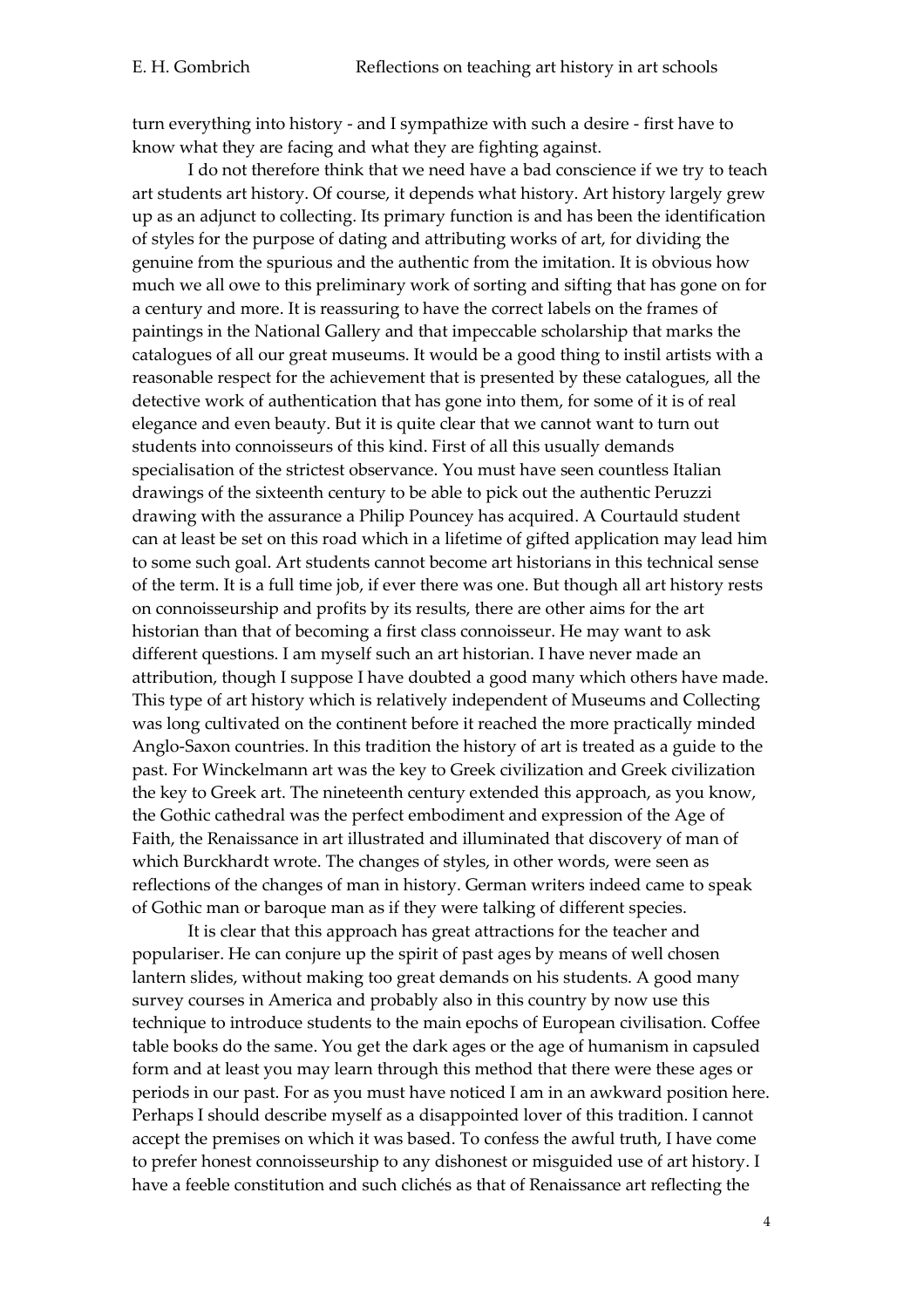discovery of man tend to make me ill. Not that I do not admire Burckhardt in his own time and context, but the dilution of these ideas in the inflated currency of journalistic verbiage brings out the worst in me. I want to ask what men did - and especially women - before the discovery of man, whether the middle ages had only known tigers? I do not even feel apologetic for this dislike of all these clichés, for what is our function as academics if not the constant questioning and probing of accepted beliefs?

It is this above all, I believe we should teach whether we teach art history or any other academic discipline. A healthy distrust of clichés. As my colleague Mr Pope Hennessy once put it at a meeting of the Board of Studies in Art History - we should teach facts and doubt. Artists may find it hard to absorb the first but they should like the second. But neither is easy to teach.

I should like to say a word about facts first. It should not be hard to explain to art students that the canvas of art history must be stretched on a frame of chronology just as their painted canvasses must be stretched. I suppose that the establishment of this chronological framework is the most difficult part of our task. For students who have never learned history, dates tend to sound as meaningless as telephone numbers. To an historian any date has of course a cluster of associations. 1483 is not only the year of Raphael's birth but also of Luther's. 1564 is not only the year of Michelangelo's death but also of Shakespeare's birth and so on. I find it hard to conceive of any historical study, least of all of art history without some knowledge of' such crucial dates as the Fall of Constantinople or of the French Revolution. I hope this is a point on which pretty well everybody is agreed. If art students are to learn art history they must learn that minimum of history that alone can give meaning to this operation. I remember a very nice young student who had written a so-called thesis under the previous dispensation on Goya's Disasters of War. He did not know what war it was about but it turned out that he thought Napoleon had lived in the sixteenth century. I am under no illusion about the difficulty you are facing in trying to bring some order into this kind of chaos. To establish any such framework as an incidental to the teaching of art history and other general studies is really a tall order. But tall or small there is no sense in telling students that Roman art was largely derived from the Greeks if they do not know who the Greeks were and how these Romans got into the story. Let me say again that I regard this as the toughest implication of the new demands for the diploma and the one that will need most thorough study. I suppose the working out of simple chronological tables for use in such courses is the best palliative. When I was at the Slade I prepared a two page sheet called Art History in a hazelnut shell in which I tried to characterise every century except that I believe I forgot the seventh. I also explained afresh every time that the sixth century A.D. extends from 500 - 600 and the fourteenth from 1300 - 1400 but that the quattrocento is our fifteenth century, things which must inevitably sound confusing to newcomers. And we must avoid confusing or intimidating them. History as it appears to the historian is a complex web of events interacting like innumerable eddies in a turbulent river. Our maps of history must at first ignore these. They will have more in common with the schematic Underground maps of London Transport than even with a street map of London. We all carry such schematic maps of the past in our heads, and provided we do not take them too seriously they do serve orientation. I suppose that where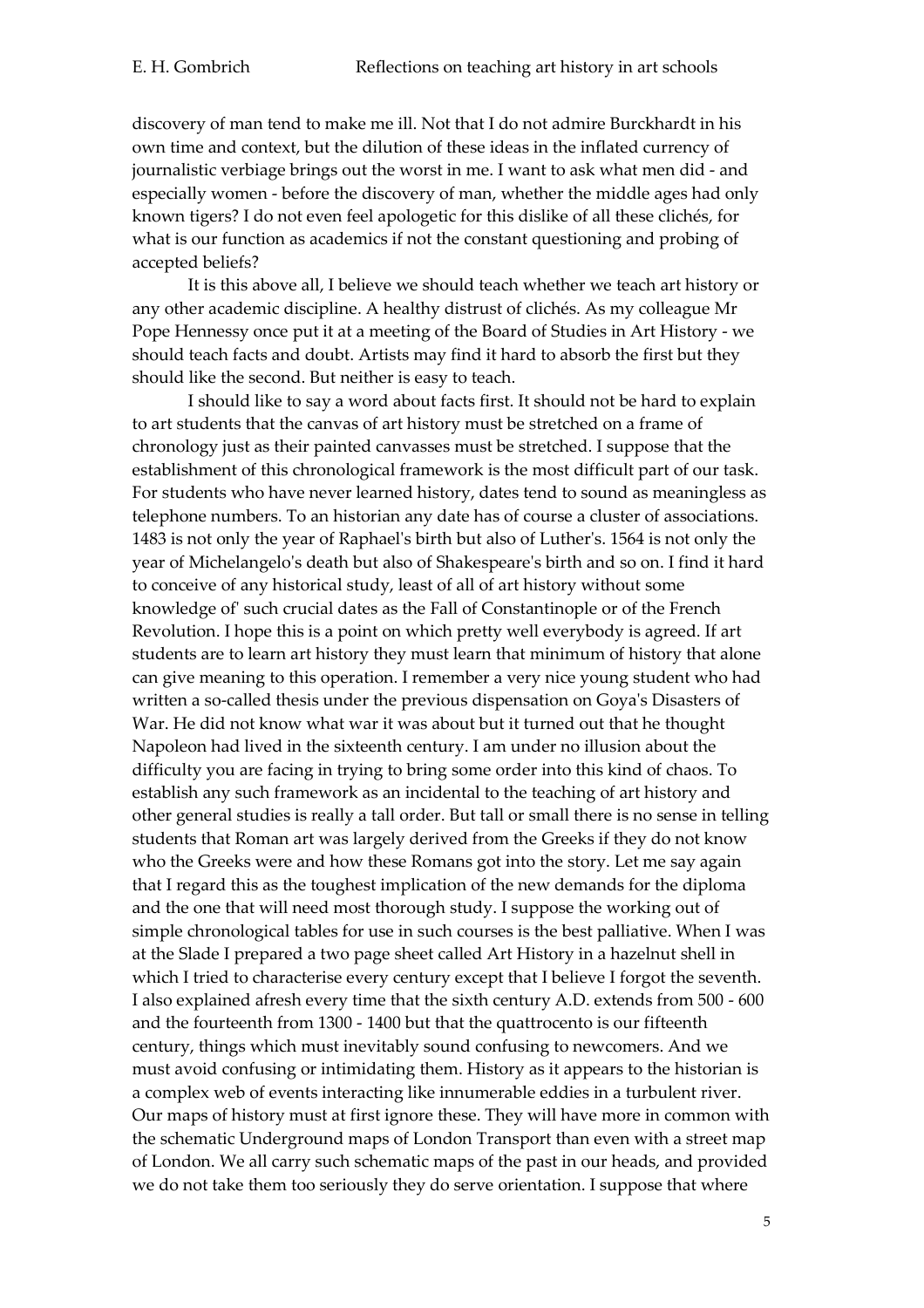there is resistance to the teaching of art history there may be double resistance to the memorising of these maps, why should an artist know the date of the Fall of Constantinople, etc. Well, why should a Londoner know Oxford Circus? - Because he needs a point of reference.

I suppose we might find a number of such points of reference which link history and history of art in a simple and obvious way which therefore might be singled out for memorising. The Bayeux Tapestry is an obvious example, for it was probably still done within living memory of 1066 and all that, and those who remember its style have some kind of sample of what 11th century art looks like. It should be easy to remember that the Acropolis was rebuilt after the Persians had destroyed it and this drama took place in the 5th century B. C.; that the Arch of Titus commemorates the Destruction of Jerusalem, that the San Vitale Mosaics coincide with Justinian's rule, that the rebuilding of St. Peter under Bramante and Raphael links up with the selling of indulgences and therefore with Luther's Reformation, that Monet and Pissarro were in England during the Franco-Prussian War and Picasso painted Guernica during the Spanish Civil War. I would think that it might not be asking too much to select such nodal dates and ask for them to be entered on a chronological chart and to be memorised and understood. I have always advised my students to draw themselves chronological tables which could serve their orientation. They could see there at a glance that from Ravenna to Michelangelo more than twice as much time elapsed than from Michelangelo's death till now. They can read off from their chart that Perugino survived Raphael and that Matisse was older than Beardsley.

But what should we put into the frame once we have established it? Here no two teachers are likely to agree, and I do not see why they necessarily should. The selection must be left to their interests and their competence, the more personal their enthusiasm, the more genuine their own wish to find out, to reject the convenue and the tired cliché, the more exciting and the more memorable will their courses obviously become. If I shall nevertheless venture to make a few suggestions I hope you will not think that I would want to press my own personal interests on others, least of all on all the art schools of this country. But if I were given the task of teaching art students now (and, in addition, a few sabbatical years to prepare myself for such a course) I should not try to teach them the history of styles which marches from Romanesque via Gothic to the Renaissance. I should try to investigate with them what it was like to be an artist in the past, what tasks he had to perform and in what concrete contexts the works of art took shape which we still admire. It sounds easy and even trite, but if you tried to take this programme seriously you might soon find that the relevant information has hardly begun to be sifted and assessed. Follow me in your mind to the National Gallery - where do these paintings come from, what was their original function? Why are there none, as far as I remember, dating from earlier than the 13th century. Was painting only discovered then? The question leads us of course right into the history of the panel painting, and its function in the Latin Church. Many of the earlier panels in the Gallery are of course Altar Paintings. Why altar paintings? Is it not partly because of the change in liturgy? In the earlier period the officiating priest stood behind the altar facing the congregation. When he turned his back to the congregation an altar frontal was desirable. The role of the Byzantine icon as a model, its imitation in Italy during the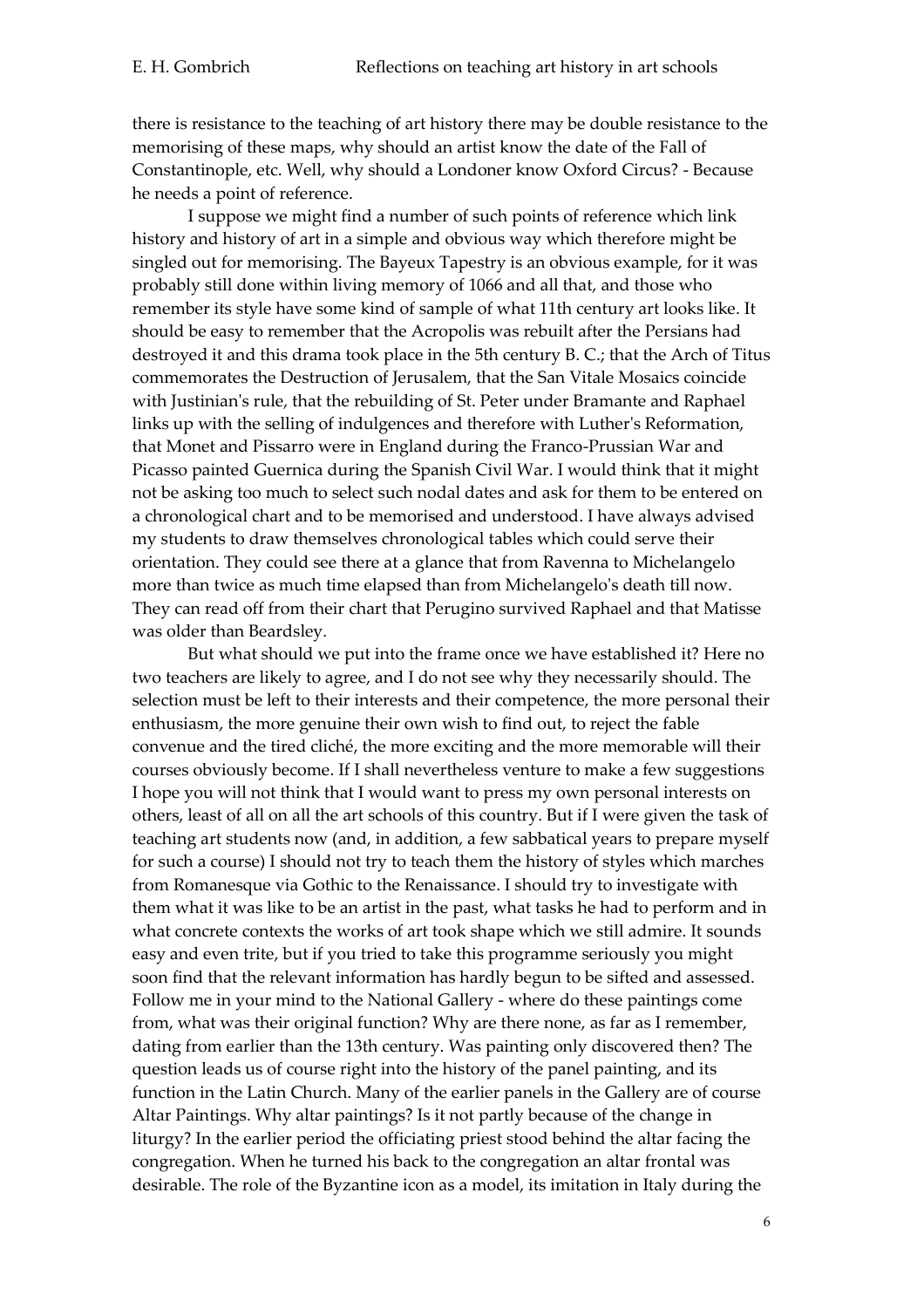dominance of what Vasari called the Byzantine manner, its transformation in the North as the changeable polyptych, etc., all this is not of course unknown. But try and probe a little further and ask what exactly the religious status of an altar painting is, do the Saints represented on it always mark the consecration of the Altar? Who determined the subject and so on. You may soon find that things are far from simple, let alone trite. And as with altar paintings so with frescoes. We all know of Giotto's Scrovegni Chapel and of Masaccio' s frescoes in the Brancacci chapel. What were the exact functions of those family chapels? Were all the members of the clan buried there? Were masses read there for the dead of the family, and if so how many and how long? They were of course usually endowed through the income from some property, but how did it all work, what rights did the Church retain? If we asked such questions in a more concrete, matter of fact way, the golden haze would recede from the word patronage, and the William Morris or Ruskin atmosphere around the word [should "word the" be "world of the"?] the medieval craftsman who dedicated his skill to the church would be dispelled, not in order to debunk the past but to see it as it was.

If we could extend this programme to practically every article we see in our collections, the bone caskets with illustrations of medieval Romances produced in such profusion in the workshop of the Embriachi in fourteenth century Venice, the tapestries in the Victoria and Albert, the showpieces of armour in the Tower or the Wallace Collection, the statuary from tombs and from pulpits, not to speak of illuminated manuscripts, stained glass windows, copes and croziers, reliquaries and all the appurtenances of religious and secular life, we would build up a more concrete picture of the history of art than the traditional account ever was. Most of all there would be a chance of some specimens of such works still existing in their original context in a nearby village church or in one of the Great Houses. It is customary to bemoan the need of so many courses in provincial art schools to rely so much on lantern slides. Here you would have an opportunity of at least partially counteracting this bane. I should like to reiterate that such an introduction would need more knowledge of local history and local practice than I for instance possess. I wish we had a book or books which provide this information handily.

Professor Pevsner, with his unrivalled experience, would of course be an ideal author or at least editor of such a book. But even without it, it should become clear when you take your students to a church and let them study the chancel or the font, a brass or an organ loft, what art was once about in its modest setting. I say it would become clear, but would it? Not unless you supplemented the information from your knowledge of social history. I do not mean the kind of social history which talks exclusively in terms of classes, though we can also learn from that one. I mean again something more vivid and concrete. How many of the travellers who trudge through the stately homes or through the palaces of Italy ready to gape at anything from a signed photograph of Queen Victoria to the portrait which always follows you with its eyes - how many of those, I say, can still have a concrete knowledge of what a stately home or a palace really was, how it was lived in, what the Lord of the Manor or the Signore stood for, what it was altogether like to live in a hierarchical society where everybody knew their place and nearly everybody took it for granted that God himself had ordered society in such a way that the nobleman had blue blood and had to guard his honour with his sword, and the craftsman had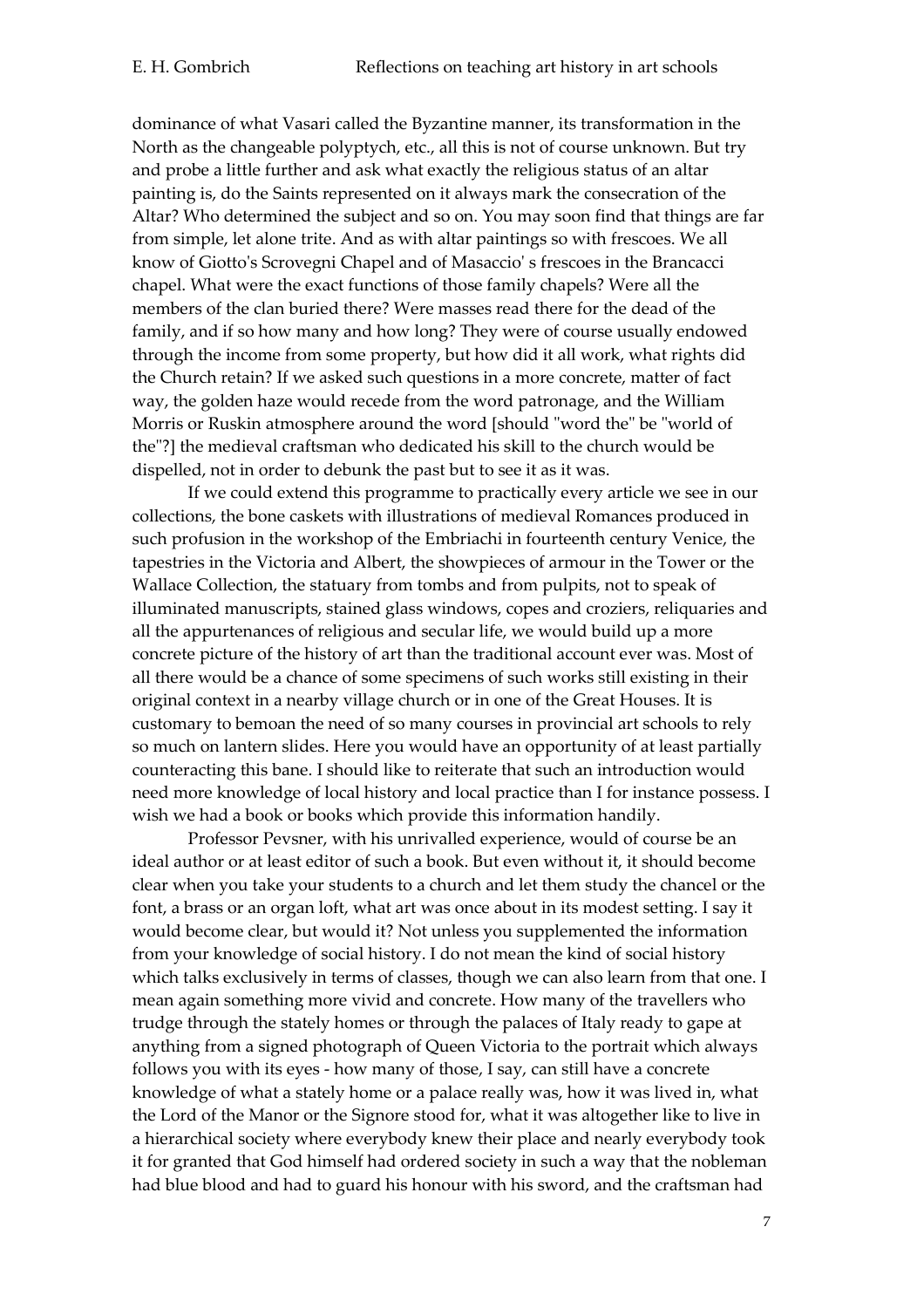to seek protection of the guild. Without some understanding of this world we cannot understand the ideal of decorum, the fitting style and behaviour, and without this, in its turn, we cannot grasp the context of works of art created in these societies.

It has been said that there are two ways of making history interesting. One by stressing how different everything was in the past from what we know now, the other how little things have changed. A gifted teacher will use both approaches, but I think for the art historian the first may be more important.

We, alas, live in the space age. Our students were probably born into the Atomic Age. They only know the new society, the mass society of social and actual mobility. What there is of remnants of the feudal past they cannot possibly understand, let alone love. I would not ask them to do the second but without understanding the enormous gulf that separates our social existence from that even of Jane Austen's days I regard it as hopeless even to appreciate a portrait by Reynolds.

And if you are asked what can this world be to us, which sounds more remote than the Congo, you must tell your students that whether we like it or not it is the world from which we have just emerged.

Not that I would therefore exclude the art of other civilizations; on the contrary, if any teacher is fortunate enough to have had contact with exotic societies, with anthropology and comparative religion it would be most thrilling to explain the use and context of these ritualistic objects, of masks and images in their setting, and to tell the students what we know about those living crafts which have survived the tourist trade. But of course the demands which this kind of material makes on both teachers and students are even greater and we may not be able to achieve more here than a dim awareness of the difference between our civilisation and that of a tribal culture.

You may perhaps have been waiting by now, for the Director of the Warburg Institute to advocate the study of iconography for it is widely believed, alas, that this is what we are doing all day on Woburn Square. Obviously there are many instances when a cult object proclaiming the legend of a Saint or a marriage chest glorifying a story of marital faithfulness cannot be understood without reference to the text. But this is only one side to the larger question of the function of these works, and it was with the larger aspect of this function of these images within the life of those who commissioned them that Warburg was in reality concerned with throughout his life.

One of the pleasant by-products of such an approach might be that in presenting the realities of art in its earlier setting the students would come to see why the craftsman with his workshop and his pattern books was not in need of historical knowledge, and in what respect the situation has changed so much. I would try to investigate the way in which the craftsman's standards were in fact discussed in their earlier context, the admiration for skill and intricacy, the emphasis on precious materials and on subtle finish. And I would therefore attempt to show how these ideas which look rather naive to us only became vulnerable with a kind of sophistication that rested on comparison and competition.

I have recently become almost obsessed with the inscription that is to be found on a Greek amphora in Munich dating from about 510 B.C., that is from that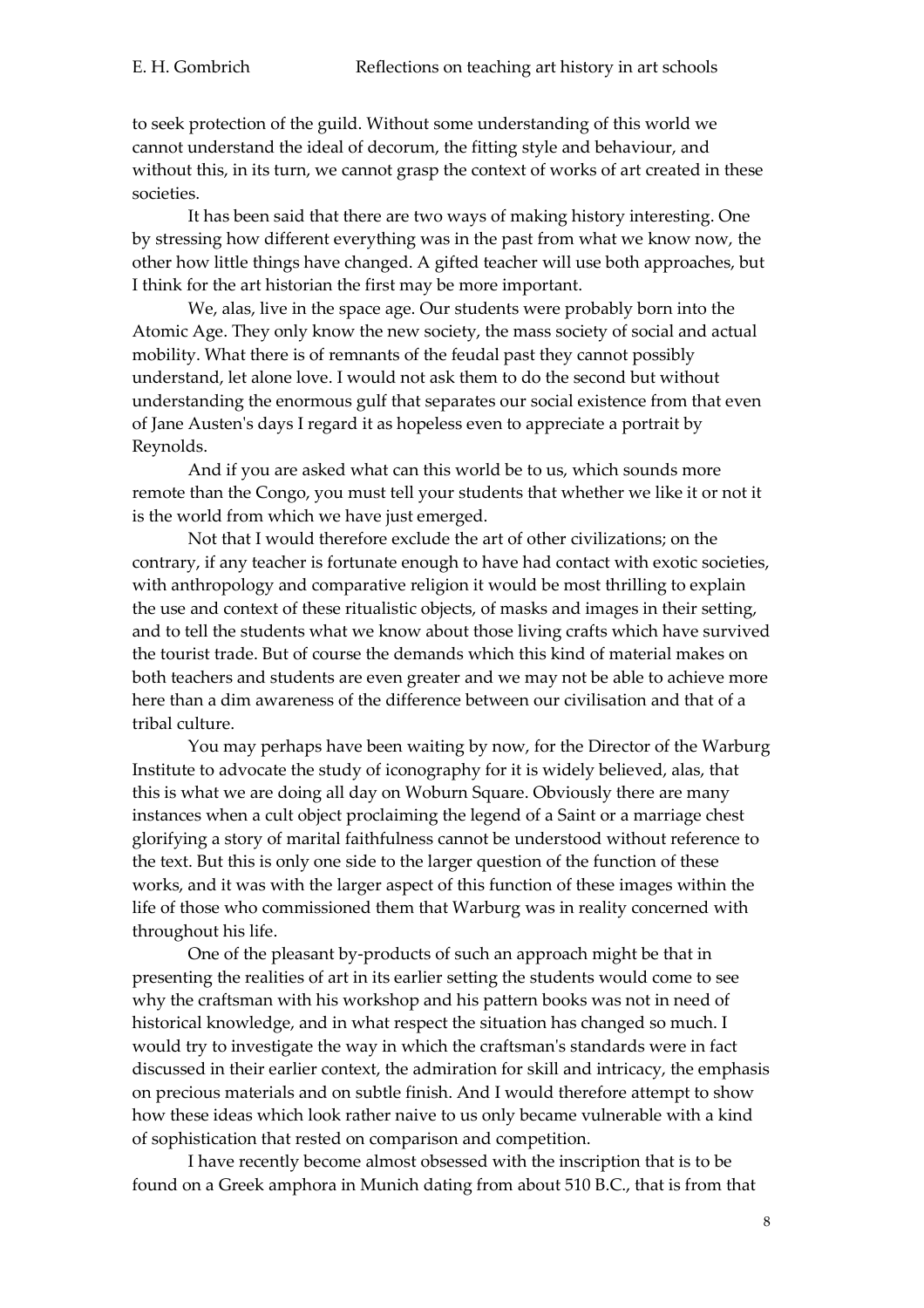period in Athens just before the Persian wars, when things began to stir in the arts, when age old rules and taboos were questioned and a new conception of the artist's power arose. The vase I have in mind is signed by one of these craftsmen, Euthymides. It represents some Bacchic revelry, three men dancing, their bodies twisting so that we see one from the back. Euthymides must have been mightily pleased with this achievement, for he wrote on the vessel, *hos oudepote Euphronios*, Euphronios never did a thing like this. We know Euphronios, he was another Greek vase painter of the period, and an excellent one who also experimented with the rendering of bold movements and foreshortenings. Here you have the spirit of competition, the awareness of what other artists are doing at the same time that marks the simultaneous birth of our idea of art and of art history. The artist does not only fashion a beautiful vessel for the delectation of the rich or powerful. He makes a contribution which he measures against that of others.

I do not think it is an accident that the idea of art history, the idea of such cumulative efforts made by each generation towards a given goal was born in Greece and revived in the Renaissance at a time when artists were dominated by similar ideas of progress. I am also convinced that for teaching the idea of art history, the idea of a visible chain of efforts, these periods of Greek art and Renaissance art are still the most suitable despite the fact that the progress towards naturalism which they record may not appeal to our students. The reason why this should not deter us is I hope clear by now. It is precisely because here we have a formulated goal, a competition between artists to do a given thing better and better. Euphronios never did anything like this. It is relatively easy for us to guess what Euthymides meant with this boast, what 'this' was which not even Euphronios had achieved. The mastery of movement and of foreshortening, for instance, which was to make such strides within the next few decades that only two generations separate Euthymides from the Parthenon frieze.

The very fact that many of your students may prefer archaic art to the achievement of mimesis should afford you ample opportunity of discussing the idea of progress in art, the balance of profit and loss that goes with the pursuit of a particular aim which must of necessity be at the expense of other qualities. Once this is grasped it should become a fascinating spectacle for the student to see how this common pursuit developed into the idea of an Art with a capital A of which artists are only the servants. The idea that Art is long and life is short comes from science for the Art of which this quotation speaks is the Art of Healing, the Art of Hippocrates. But it was through the admixture of science, of anatomy, of optics and geometry that art developed into this cumulative effort that singles out the artist who has made a significant contribution.

I remember George Braque shortly before his death giving an interview published in a Sunday paper in which he said that the Renaissance was a great mistake. I told my students at that time that this may well be so, but without the renaissance Braque could certainly not have been asked to give an interview; nor, of course, would have the reaction of cubism have been possible unless this fresh context had emerged for painting. If we can put this simple fact across we may have won the day in convincing our students that art as we know it is inseparably mixed up with history. I have written a certain amount about this and I need not repeat myself here. It is clear that it is only in such a context that the making of images can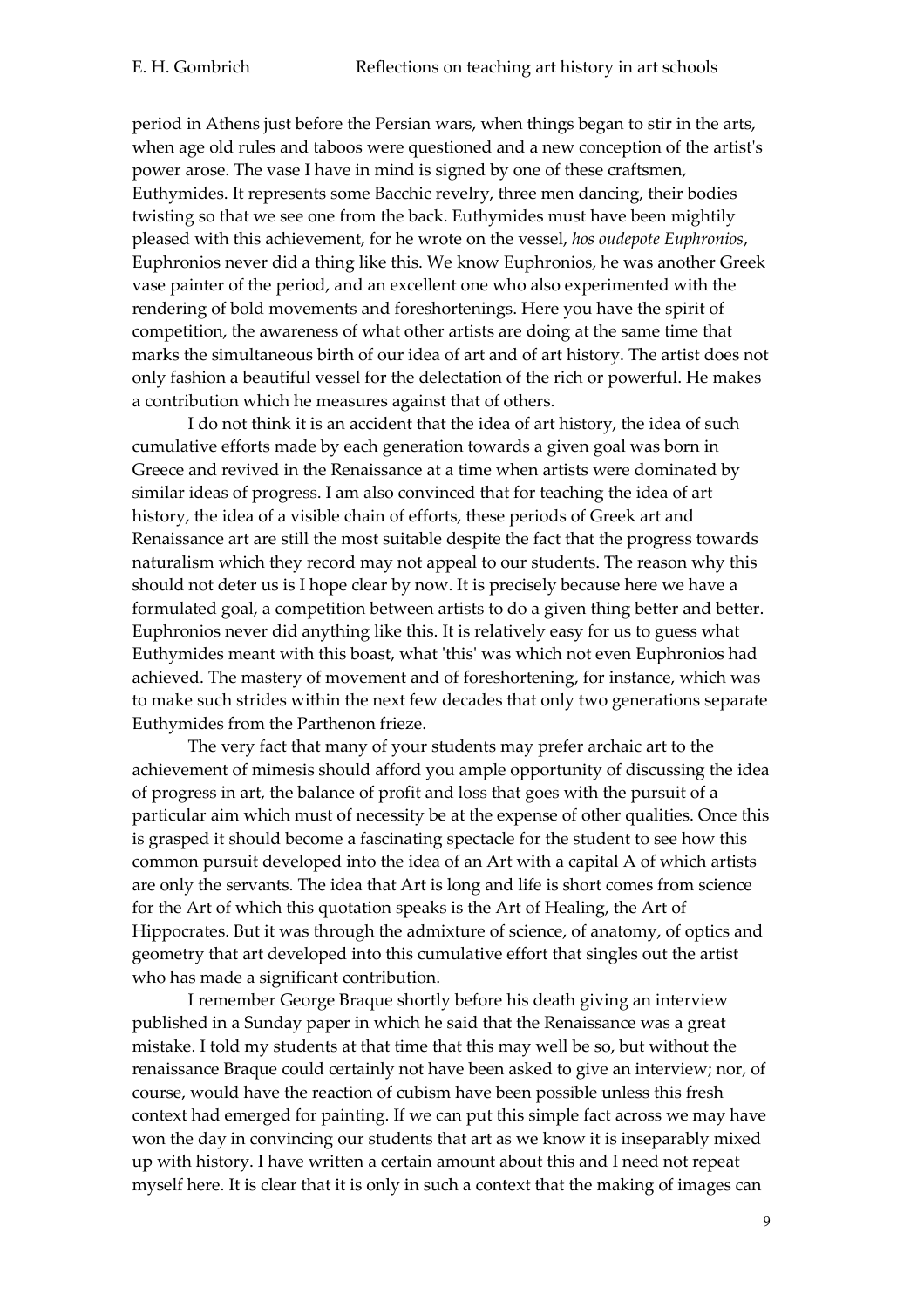develop into this rich and subtle game in which every move acquires meaning also from what it leaves undone. Not to colour your statue, not to hide your brushstroke but rather to show off the ease with which you conjured up this image - all these moves acquire meaning and therefore expressiveness within the context of the new elite of artists and connoisseurs. But even this meaning, as I need hardly remind you, is inextricably interwoven with the values of the society - my example of the apparently careless brushstroke, after all, comes out of Baldassare's Handbook of the Perfect Courtier where it illustrates the ideal of *sprezzatura*, of elegant nonchalance and effortless mastery. All artistic ideals, I believe, are thus impregnated by social norms both in the past and now.

Once more this could be easily demonstrated to your students by looking more closely at the way artistic values were described and discussed by contemporaries. It is here that we might bring in the ideals of style and talk about their roots in the theory of literature. The word style, after all, is such a term from literature. The strength and the weakness of this literary model could here form a fascinating topic for discussion which need not be all that remote and erudite if you take the styles of various current newspapers or novelists as your starting point.

I am in danger here of wanting to ride one of my hobby horses, and one moreover on which I have not yet published my meditations.......

Let me return therefore to my main theme, the unwritten history of art in terms of objects. It would try to explain how in this new context a work of art could be so famous outside its original purpose or function that it would be copied and sold to art lovers for its sheer fame and beauty - as happened to many a Greek masterpiece under those Romans whose dates I wanted to be remembered.

It happened again in the Renaissance when Italian collectors prized Netherlandish paintings in the fifteenth century and when the inventions of a Raphael or Michelangelo in the sixteenth were distributed far and wide by the engraver's art, when small bronzes were collector's pieces and when the new genre of landscape and still life betokened a new kind of interest in the portable easel painting leading to a flourishing art trade.

Among the many questions I should like to study there would be the simple one to find out how pictures were actually hung, where they were placed and so on, a subject for which there is a good deal of material but which has never to my knowledge been looked at as a whole.

It is along some such road that I would gradually work my way towards the emergence of the great art collections of the sixteenth and seventeenth centuries, of the grand tour and the new idea of art as an indispensable ingredient of the gentleman's education, of the Salons and the critic in the eighteenth century and of the slow but sure involvement of art in the intellectual movements of the times when a style began to betoken an allegiance - when Neo-Classicism became for a while identified with Republicanism and the French Revolution while the Gothic reaction was linked with the rejection of the age of Reason and a longing for the Age of Faith.

If I could, I would try and spend a good deal of time on this emergence of a new idea of art as a badge of allegiance, for it is a problem that is of course still with us. I should try all the more to show how incomplete was this identification between artistic and stylistic issues, how tangled the situation became and how far removed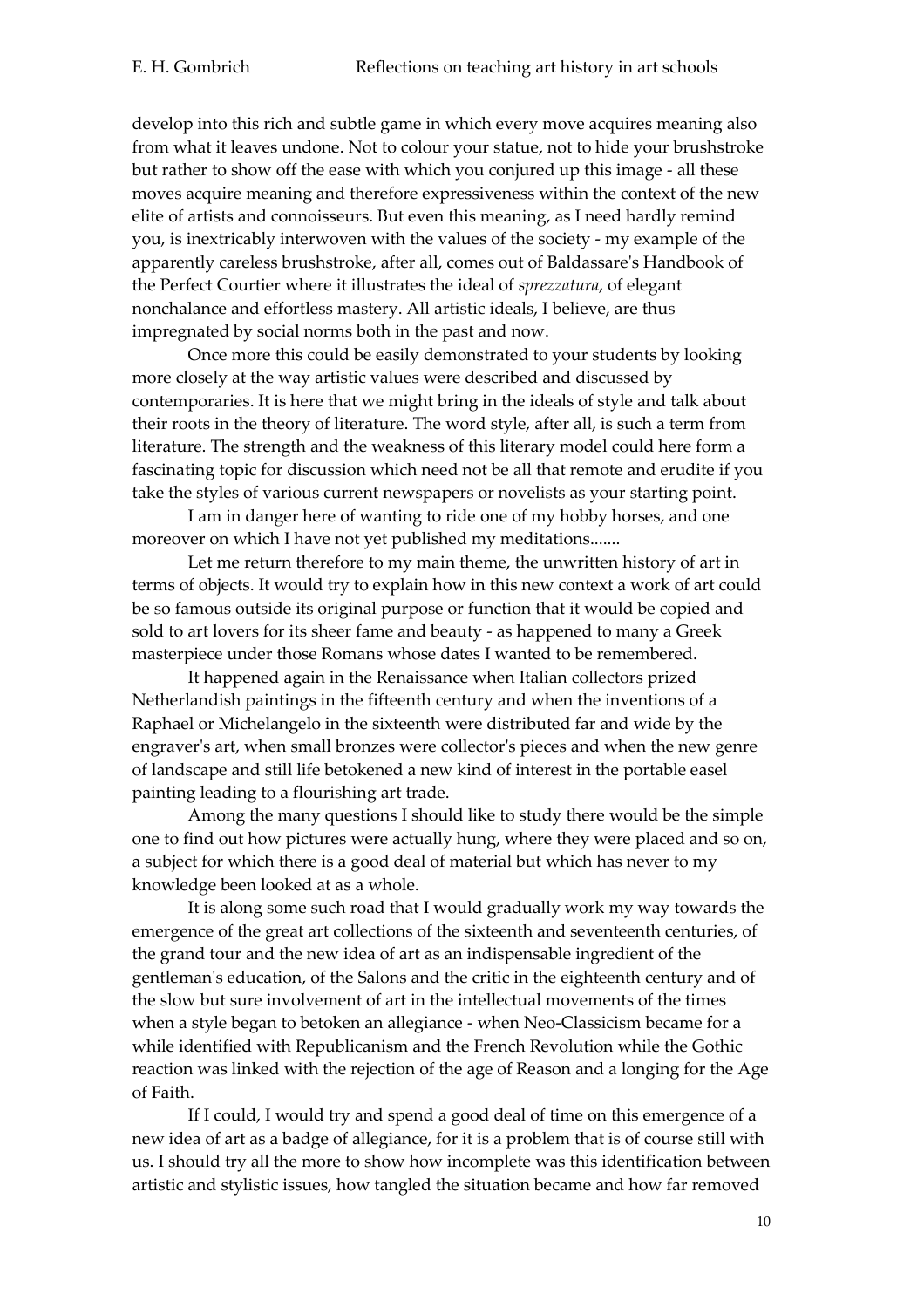from historical truth is the fable convenue that we are taught about the nineteenth century.

The battles of the nineteenth century belong of course to the treasured legends of the tribe. I do not think many art students need a lot of persuasion to listen once more to the story of the Salon des Refusés and of the rejection of the Impressionists. I would not dampen this enthusiasm, for if anywhere it becomes clear here why the practice of art has become so much entangled with its history, why the issues raised at that time reverberate to the present day. But I hope it might be possible to enlist this very interest for a more thorough assessment of what actually happened and how it happened, for a study of how the fronts were drawn and who was in which camp and why.

This might give plenty of opportunity again to discuss the relation of the idea of art to that of progress and of modernism and awaken the students to continued relevance of such analysis. They could perhaps be made to see how this all links up with their very existence and aspirations now, how the Academy became identified with reaction and the break-away art school with progress, how art teaching changed in consequence and how the ideology of a non-conformist art pervaded the whole of our lives till today the conformism of non-conformity presents perhaps the most urgent problem. Unless I am far behind the times it is this ideology, after all, that has brought many of the students to the art schools. Here, too, history is a great educator, breaking down frozen attitudes and bringing back reflection and discrimination into the world of adolescents which is so easily a crude world of black and white.

Indeed I regard this historical analysis as so important a test case for the teaching of art history to art students that I have wavered whether I should not recommend to you to begin your courses this way; to start with the present, and to make the students find out when art schools were formed, when art became an item of the curriculum in schools and when teaching at an art school became the accepted mode of livelihood for a young painter. You might want to experiment with this approach, moving backwards in time, cancrizans, as the musicians call it, but I personally think that understanding should come more easily if you try to follow developments as they unfolded.

I have spent a good deal of the time you kindly allotted to me in sketching such a curriculum, but I do not want you to think that I would ever wish this approach to monopolize the courses. Clearly the approach that stresses the difference between the past and the present can and must be counterbalanced by the approach that stresses continuity and allows the students to identify with the problems of the past. I believe such opportunity for identification is best given by the intensive study of individual masters whether it is Michelangelo or Rembrandt, van Gogh or Picasso. Nor do I think that there would be any conflict between the approach I sketched and such studies in depth - for what could be a better preparation for a study of Rembrandt than an outline of the situation of picture making in Holland, the rise of the specialists, the spread of the demand for portraits, the range of art dealing and collecting with which, after all, Rembrandt got involved, the new esteem for prints and drawings that contributed to his fame in Italy and the shifts in collecting fashions that affected his career.